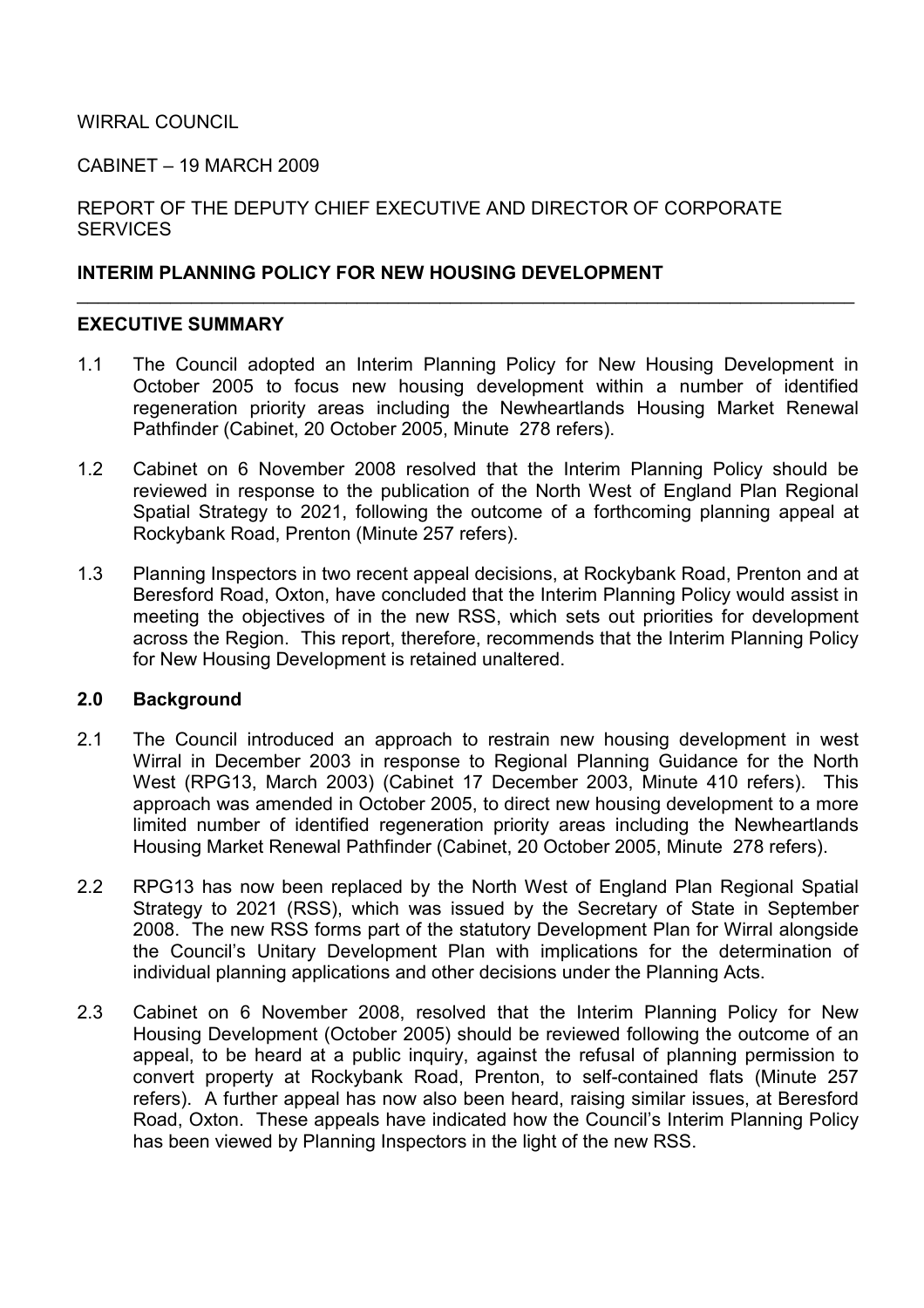# 3.0 The Council's Interim Planning Policy

- 3.1 The Interim Planning Policy aims to direct new housing development to the Newheartlands Housing Market Renewal Pathfinder Area and to other identified regeneration priority areas in New Brighton, Leasowe, Seacombe, Liscard, Bidston and St James, Birkenhead and Tranmere, Rock Ferry, Bromborough and at the Unilever Research Complex in Clatterbridge. A plan of the area affected can be viewed at http://www.wirral.gov.uk/Images/Open/EWR10-550-1.jpg
- 3.2 The Interim Planning Policy does not prevent residential development elsewhere in the Borough if it is a one for one replacement, the site has an extant permission and the number of units would not increase or where all of the following can be demonstrated:
	- the proposal would not harm regeneration within the HMRA or within the other identified regeneration priority areas;
	- the proposal would not harm the character of the adjoining area;
	- the proposal would assist with the regeneration of the site; and
	- the proposal meets an identified local housing need.
- 3.3 The text of the existing Interim Planning Policy can be viewed at http://www.wirral.gov.uk/minute/public/ercs051013rep4b\_17941.pdf
- 3.4 The Interim Planning Policy influences the scale and location of the Borough's supply of land for new housing development and the level of new housing completions that can be achieved to meet Government targets, including the Council's Local Area Agreement and National Performance Indicator commitments.

### 4.0 Relevant RSS Policy Implications

- 4.1 The implications of the new RSS were reported to Cabinet on 6 November 2008 (Minute 257 refers). Within RSS, Policy RDF1 sets the spatial priorities to guide decision making and the targeting of resources and investment across the North West. This is followed by a series of sub-regional policies which together make the regional centres of Manchester and Liverpool the first priority for growth and development. Policy LCR1, linked to a key diagram (RSS, page 136), sets out the priorities for the Liverpool City Region.
- 4.2 RSS policies for the Liverpool City Region, effectively divide Wirral into the following three spatial areas:
	- The Regional Centre and Inner Areas (RSS Policy LCR2) are identified as the first priorities for investment to secure a significant increase in population and to support major regeneration activity. This area covers the Newheartlands Housing Market Renewal Pathfinder Area, which includes Wirral Waters, Birkenhead Town Centre, Woodside, Hind Street and Cammell Lairds. Other regeneration priority areas identified in the Council's Interim Planning Policy - including New Brighton and Leasowe, a small part of Seacombe, part of Liscard, part of Bidston and St James including Beechwood, parts of Birkenhead and Tranmere, part of Rock Ferry, all but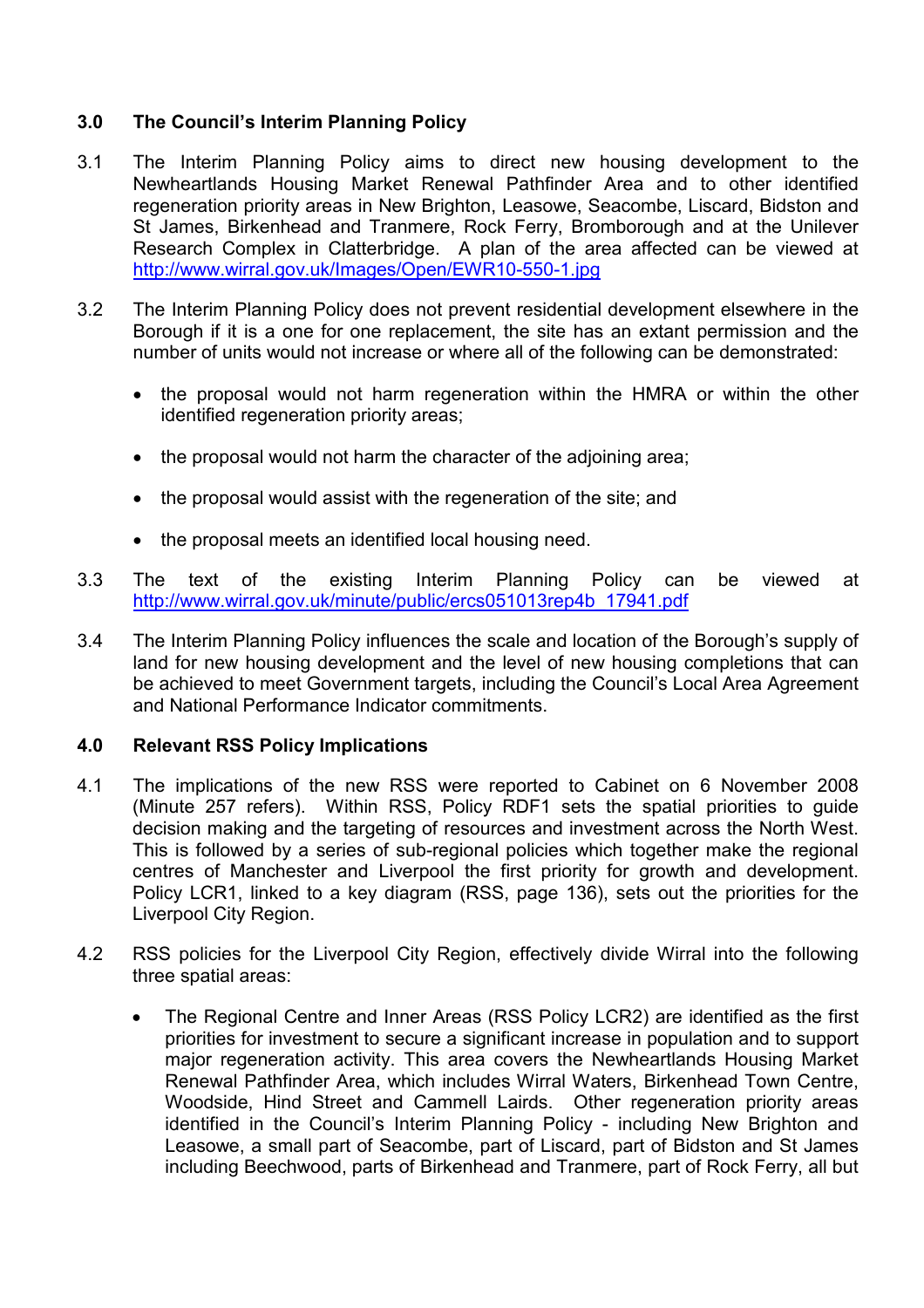a small part of Bromborough and the Unilever Research Complex in Clatterbridge are excluded from the Inner Area.

- The Outer Area (RSS, Policy LCR3) is the next priority for investment in Wirral. The area covers the remaining areas to the east of the M53 Motorway (RSS paragraph 11.9). Plans and strategies in the Outer Area should support significant intervention in areas where housing market restructuring is required and expand the quality and choice of housing. The regeneration priority areas identified in the Council's Interim Planning Policy (outside the Housing Market Renewal Pathfinder Area) - in New Brighton, a small part of Seacombe, part of Liscard, part of Bidston and St James including Beechwood, parts of Birkenhead and Tranmere, part of Rock Ferry, all but a small part of Bromborough and the Unilever Research Complex in Clatterbridge are included within the Outer Area. Leasowe (the area to the north of the railway between Pasture Road and the A554 Wallasey Approach Road) is the only regeneration priority area identified in the Council's Interim Planning Policy that is not to the east of the M53 Motorway and is not, therefore, included in the Outer Area in RSS.
- The Rural Areas (RSS, Policy LCR4) includes the remainder of Wirral to the west of the M53 Motorway (RSS paragraph 11.13). This area includes Leasowe and Moreton East. The Rural Area is defined by RSS as the lowest priority for investment in Wirral. Plans and strategies should be consistent with other regeneration programmes and policies and ensure the provision of housing to address barriers to affordability and to meet identified local needs. Leasowe is the only regeneration priority area identified by the Council in the Interim Planning Policy to fall within this lower priority Rural Area.
- 4.3 A plan illustrating the boundaries to these areas can be viewed at http://www.wirral.gov.uk/LGCL/100006/200074/856/Appendix\_2\_RSS\_Spatial\_Areas.pd f. Precise boundaries will need to be defined within the Council's Local Development Framework.
- 4.4 RSS Policy L3 Existing Housing Stock and Housing Renewal, expects plans and strategies to respond to the need to substantially restructure local housing markets, particularly in Housing Market Renewal Pathfinder Areas, manage the delivery of new build and its impacts on the existing housing stock, reduce vacancy rates to 3% through the increased re-use of suitable vacant housing and make the best use of the existing housing stock.
- 4.5 RSS Policy L4 Regional Housing Provision, requires Wirral to make provision for 9,000 homes for the period 2003 to 2021 at annual average rate of 500 units per annum net of clearance (RSS, Table 7.1). The strategic priority in Wirral is provision of sufficient new residential development in the eastern part of the district to support the inner areas as a priority for economic growth and regeneration, including via the Housing Market Renewal Pathfinder scheme (including replacement and renewal of housing stock). Elsewhere in Wirral, provision should focus on meeting local and affordable housing needs, with careful monitoring and management of housing provision to ensure that new housing development does not result in an adverse cumulative impact on local and neighbouring housing markets (RSS paragraph 7.18, item f).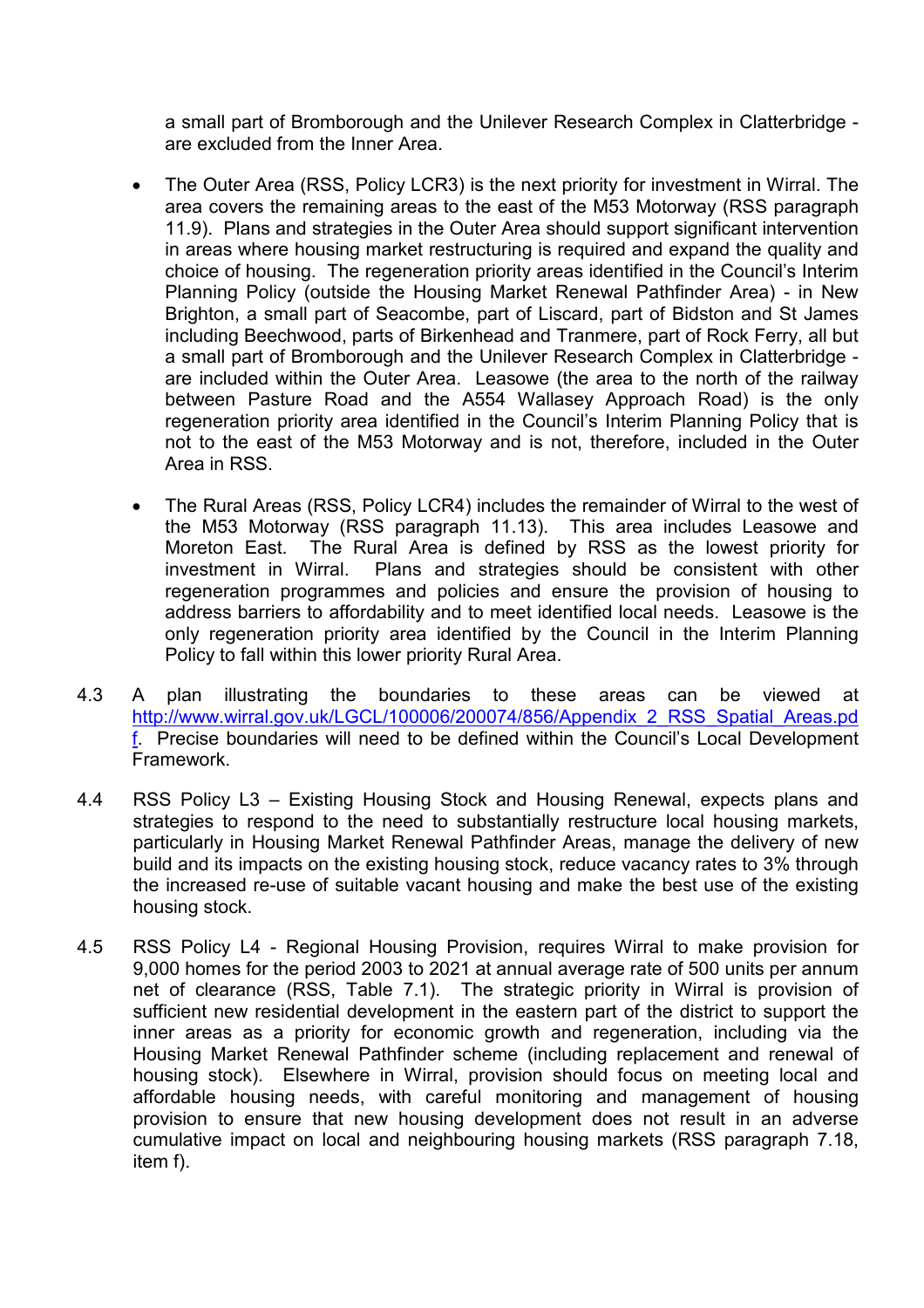# 5.0 Directors Comments

#### Housing Land Supply

- 5.1 One of the main issues is the need to ensure that there is enough deliverable housing land to meet the new RSS housing requirements and maintain a rolling five-year supply in accordance with national policy (Planning Policy Statement 3, paragraphs 7 and paragraphs 52-60 refer).
- 5.2 The annual average rate of housing provision (net of clearance replacement) has been increased to 500 dwellings per annum in RSS, from 160 dwellings per annum in RPG13. Wirral is expected to accommodate 9,000 additional homes between 2003 and 2021 with at least 80% provided on previously developed brownfield land (RSS Policy L4, Table 7.1). For the five year period from April 2003 to March 2008, net completions have totalled 1,786 (average 357 per year), with an increasing focus within the Interim Planning Policy regeneration priority area. In 2007/08, 60% of all new dwellings were completed within the Interim Planning Policy priority areas (460 units), compared to only 19% in 2004/05 (101 units), before the current Interim Planning Policy was introduced in October 2005.
- 5.3 The Council supported the increase in the housing requirement during the preparation of RSS, to accelerate regeneration at the heart of the urban area and to support wider opportunities, including the potential for up to 25,000 new jobs at Wirral Waters, as part of the Council's wider Investment Strategy. The delivery of an appropriate level of housing within Wirral Waters, which is now identified as part of the proposed Mersey Heartlands Growth Point (being prepared in partnership with Liverpool City Council and Peel Holdings), alongside the remainder of the Housing Market Renewal Initiative Area will be critical to the Borough's ability to meet this new requirement.
- 5.4 A programme of development for the Mersey Heartlands Growth Point was considered by Cabinet on 16 October 2008 (Minute 234 refers). The first tranche of funding (£6,332,389 to 2010/11) was announced by Central Government on 10 December 2008. The target is to support 600 net new dwellings each year across the Borough, of which an annual average of 425 net new dwellings would be supported within the Growth Point between 2008/09 and 2016/17. Were new dwellings to come forward at a slower rate, the Council's response would need to be determined by the wider housing land supply.
- 5.5 The wider housing land supply will be assessed through a Strategic Housing Land Availability Assessment. The Assessment is being jointly commissioned with Liverpool City Council to identify available housing land across the Borough within and outside the Growth Point area. The results of this Assessment are due to be reported in the middle of 2009. The Assessment will formalise the process of monitoring of housing land supply that has been carried out in Wirral for the last 30 years and has been used to successfully defend the Council's housing and planning strategies at appeal.
- 5.6 A summary of the current housing land supply can be viewed at http://www.wirral.gov.uk/LGCL/100006/200074/856/Appendix\_3\_Housing\_Land\_Summ ary April 2008.pdf. Wirral's gross five year housing land supply at March 2008 was 3,494 dwellings with extant planning permission, including an allowance for net conversions and changes of use. The net supply taking account of demolitions is 2,244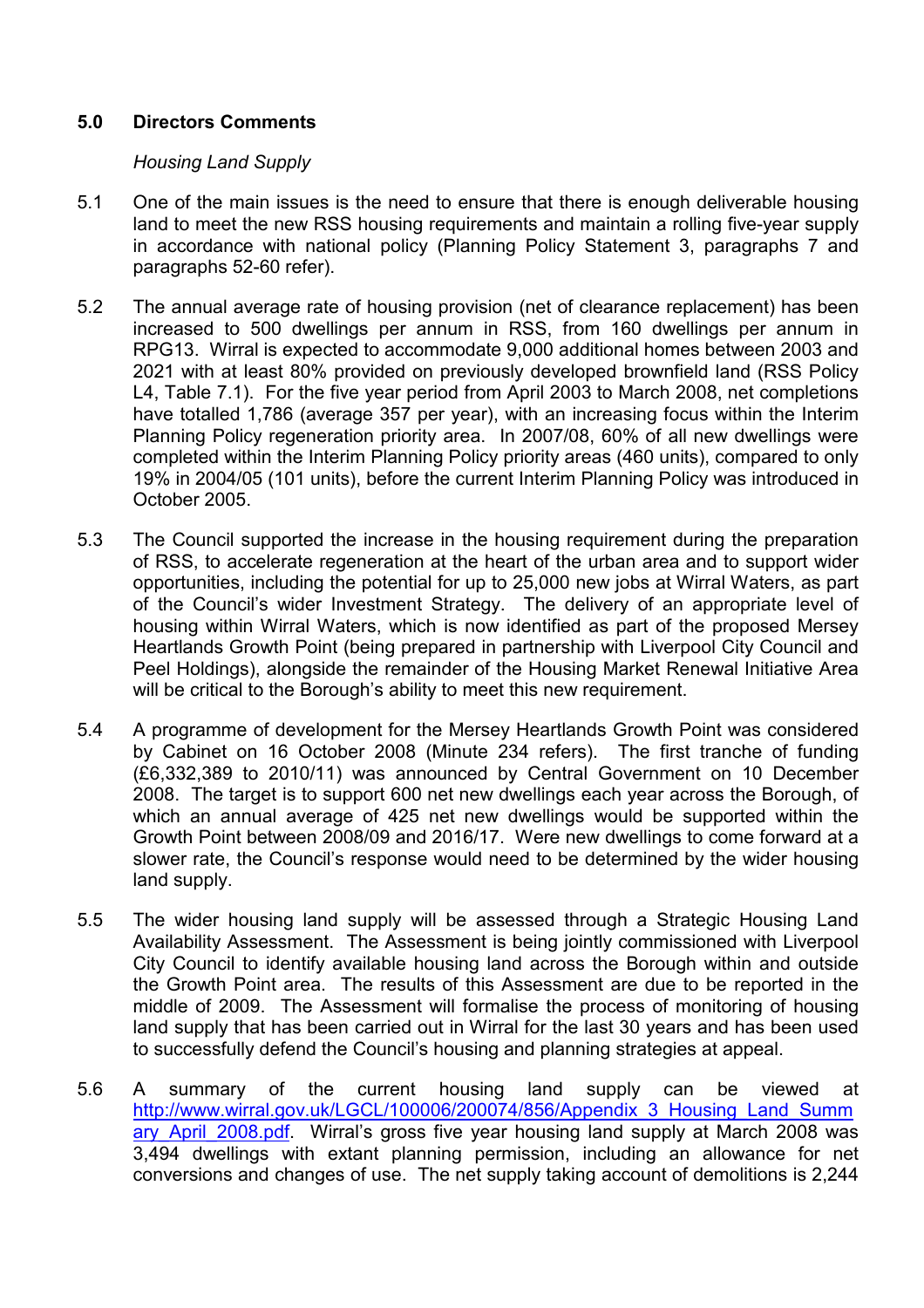dwellings. The housing land supply has been successfully defended at the recent planning appeals, mentioned below.

- 5.7 The need to back date the calculation (in accordance with RSS) to reflect actual performance since March 2003 reduces the net supply further to 1,530 dwellings, as net completions have only exceeded the RSS target of 500 by 6 dwellings in 2006/07 (736 dwellings gross) and by 15 dwellings in 2007/08 (771 dwellings gross). This is currently 970 dwellings short of the five year supply target of 2,500 net dwellings at 500 per annum or 1,470 dwellings short of a five year supply target of 3,000 net dwellings at 600 net dwellings per annum. This means that the Borough is currently relying on assumptions about the delivery of unidentified windfalls to meet its future housing requirements and that the Borough will need to see an annual average of 555 net new dwellings completed over the next thirteen years to meet the RSS target of 9,000 dwellings by 2021.
- 5.8 The additional requirement of 100 net new dwellings per annum arising from the Growth Point is additional to these calculations.

### Appeal Decisions

- 5.9 The Council's approach to directing new housing development to identified priority areas has, so far, been successful. Overall 24 appeals have been upheld since the Council first adopted the approach of diverting housing to the metropolitan area in December 2003 (6 since the adoption of the Interim Planning Policy in October 2005). In the four appeals allowed, Planning Inspectors have accepted that the Council's approach was valid but concluded either that the proposals being considered conformed with the criteria in the Interim Planning Policy or that there were other overriding material considerations.
- 5.10 Two appeals have been determined since the introduction of new RSS. On 7 October 2008, the Council's evidence was presented to a public inquiry into the refusal of planning permission for converting 17-23 Rockybank Road, Prenton into eight self contained flats. Evidence was also considered on 14 October 2008 at an informal hearing into the refusal of a new building for ten apartments at Beresford Road, Oxton. Both sites were located within the new RSS Policy LCR3 Outer Area but outside the boundary of the priority areas identified in the Council's Interim Planning Policy.
- 5.11 Both Inspectors noted the net shortfall in the five year housing land supply for the Borough but accepted that an allowance could be made for windfall development over the next 5 years. In the case of Rockybank Road, the tight Green Belt boundary and the Government defined areas where housing restructuring is necessary constituted genuine local circumstances to support the Council in making an allowance for windfalls. After noting that windfall rates had averaged 762 dwellings per annum over recent years, the Inspector concluded that the Council would have adequate provision to meet a five year demand in compliance with RSS Policy L4. The latest calculations show the annual average windfall generation rate over the last five years has increased to 980 dwellings.
- 5.12 In the case of Beresford Road, the Inspector stated that the Interim Planning Policy: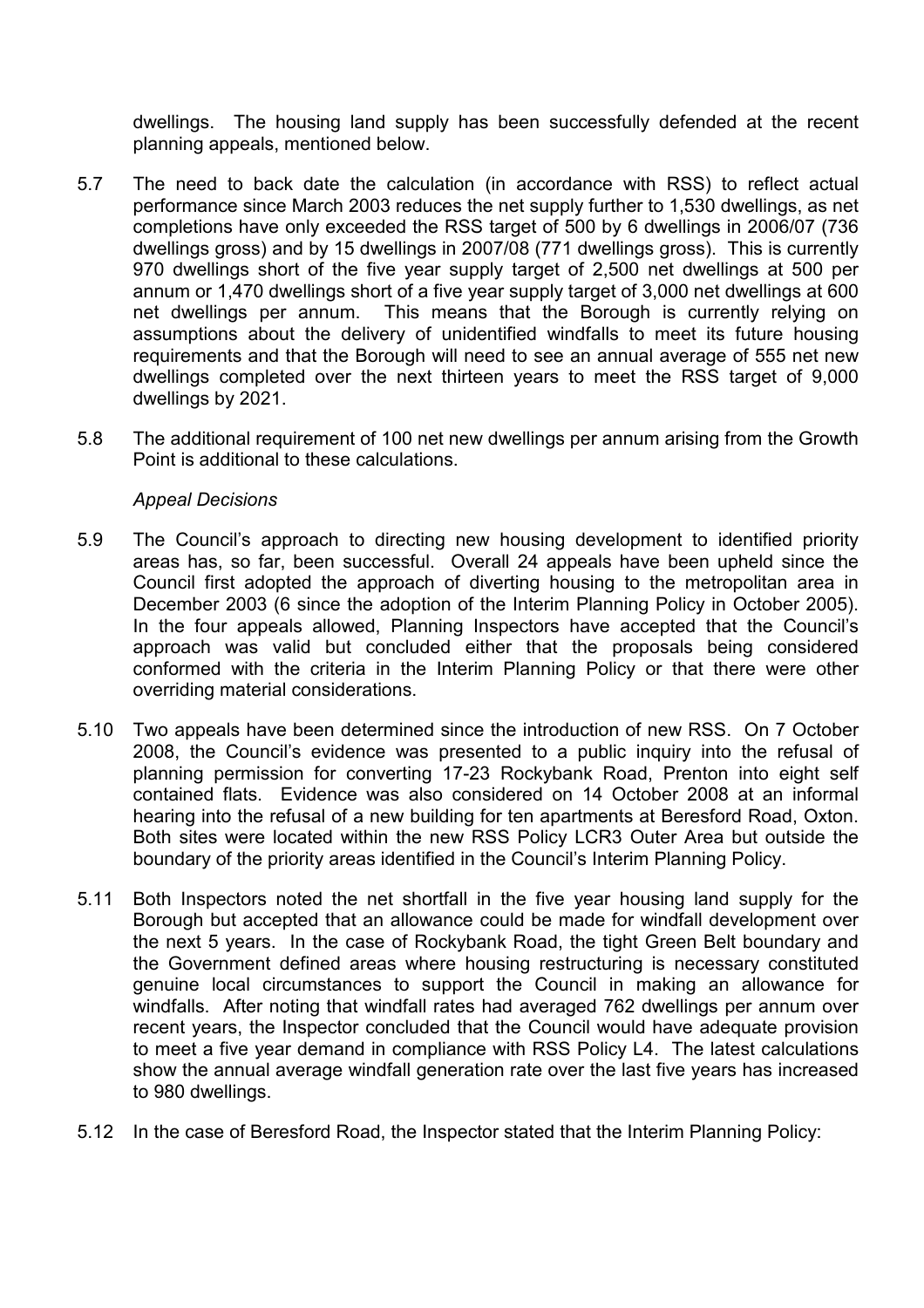"…does not prevent the Council from meeting the increased level of housing provision within RSS. Its policy of restraining new housing outside the Pathfinder Area and giving priority for development within it, provides a balanced approach to regeneration. The IPP would assist meeting the objectives of RSS Policy LCR1 and I attribute considerable weight to it".

5.13 Overall, the Inspectors found that both those proposals could set a precedent that would materially harm the regeneration objectives for the most deprived areas of the Borough and went on to conclude that the development would be contrary to RSS Policies RDF1, L4, LCR1, LCR3 and the Interim Planning Policy.

### Policy Implications

- 5.14 In the light of the above background, it can reasonably be contended that the Interim Planning Policy should be retained.
- 5.15 New housing development would continue to be directed to the Housing Market Renewal Pathfinder Area and to the other regeneration priority areas identified in the Interim Planning Policy.
- 5.16 Leasowe (the area to the north of the railway between Pasture Road and the A554 Wallasey Approach Road) is the only regeneration priority area identified in the Council's Interim Planning Policy to fall within the lower priority Rural Areas defined in the new RSS. RSS Policy LCR4 states that development in the Rural Areas should be consistent with other regeneration programmes and policies. The retention of Leasowe as a regeneration priority area where new housing development would be supported, would, therefore, need to be argued as an exception to RSS when individual planning applications are being considered. This approach would continue to allow an increased contribution to the RSS housing requirement for Wirral from areas outside the RSS Inner Area.
- 5.19 Public consultation would not be required if the Interim Planning Policy is to be retained unaltered and the Policy can continue to be applied without any additional cost in time or resources.

### 6.0 Conclusions

- 6.1 Investment within the Newheartlands Housing Market Renewal Pathfinder Area is a clear strategic priority for the Regional Spatial Strategy (RSS). The Interim Planning Policy would retain that priority with the addition of development within the regeneration priority areas identified in the Council's Interim Planning Policy.
- 6.3 There is also a need to maintain the delivery of new housing to meet the new, higher RSS housing requirement figure, heightened by the need to make good shortfalls from previous years. Given that the Borough has already begun to exceed the new RSS target with the Interim Planning Policy in place, forecast demolition rates are slowing, development is beginning to take place on cleared sites within the Pathfinder, sites with large capacities are beginning to emerge as part of the Growth Point proposals, and the protection afforded by the Interim Planning Policy for areas of higher quality housing in east Wirral, retention is recommended as the most prudent approach at this time.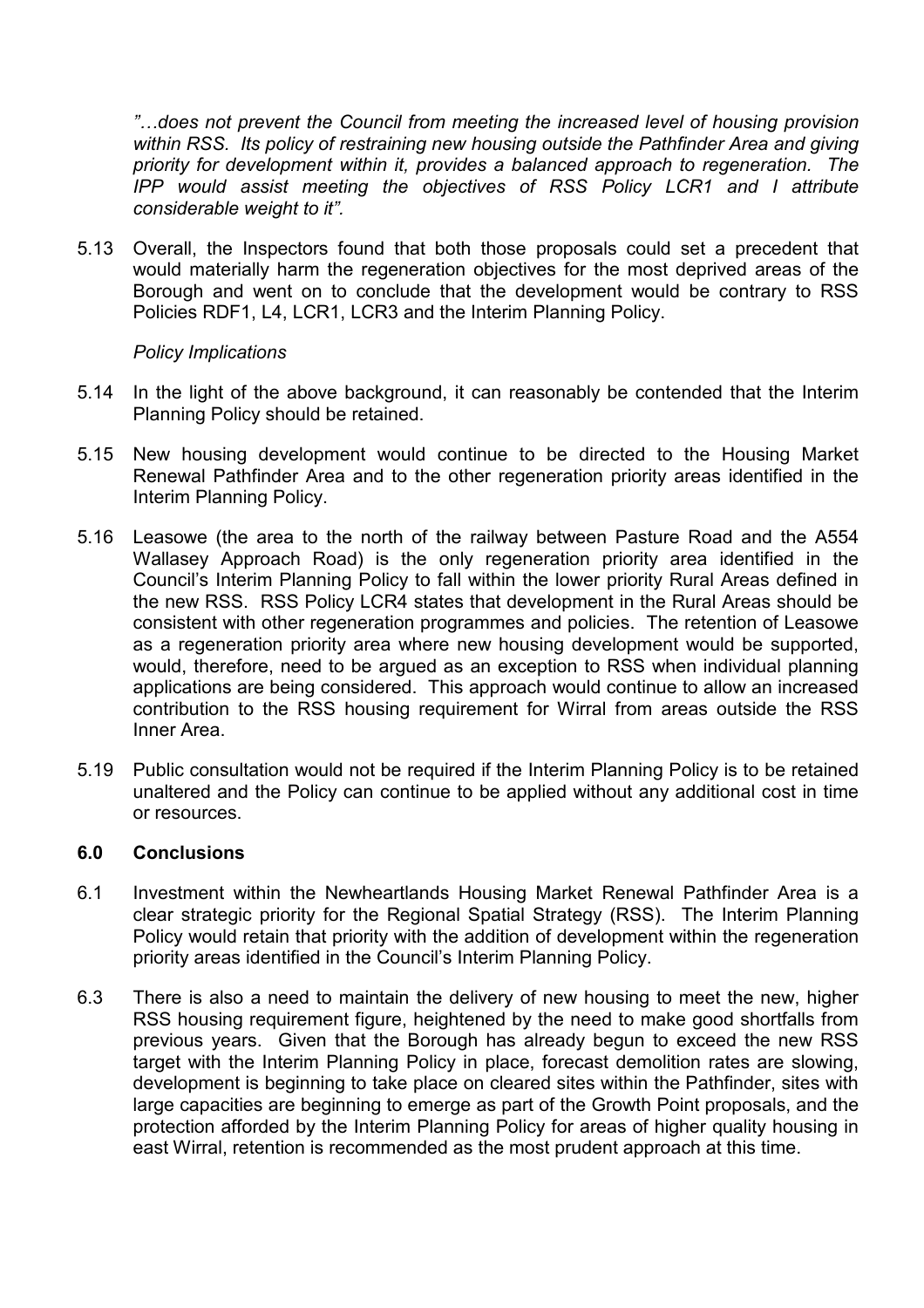- 6.4 This position will, however, need to be kept under constant review. Housing land supply and the delivery of new housing will need to be closely monitored over the coming years not least because of the Council's delivery commitments under the Local Area Agreement and related national Performance Indicators.
- 6.5 The Council's wider approach to place shaping, including the contribution from new housing development, will be considered in further detail over the next two years as part of the preparation of a Core Strategy Development Plan Document for the Borough, as part of the emerging Local Development Framework for Wirral. Any necessary future amendments will be able to be accommodated as part of that process.

# 7.0 Financial and Staffing Implications

- 7.1 The delivery of housing and the maintenance of a five-year supply of deliverable housing land are National Indicators (NI154 – net additional homes provided and NI159 – supply of ready to develop housing sites). Following negotiations with the Government, the delivery of housing is now also a priority as part of the Local Area Agreement (NI155 – Number of Affordable Homes Delivered – Gross).
- 7.2 Performance in the delivery of housing and the maintenance of a five-year supply of deliverable sites are also a determinant in the award of the Housing and Planning Delivery Grant (Cabinet 25 September 2008, Minute 202 refers).
- 7.3 The Interim Planning Policy has implications for the management of the Council's property and the Strategic Asset Review, particularly for property falling outside the identified regeneration priority areas and has an impact on the potential for maximising receipts from land sales.

### 8.0 Staffing Implications

8.1 There are no staffing implications arising directly out of this report.

# 9.0 Equal Opportunities Implications

9.1 The Interim Planning Policy is oriented towards supporting housing market renewal in areas where regeneration is a priority. This is likely to be important in tackling inequalities experienced by those living in poor quality or inappropriate housing.

### 10.0 Community Safety Implications

10.1 There are no community safety implications arising directly out of this report.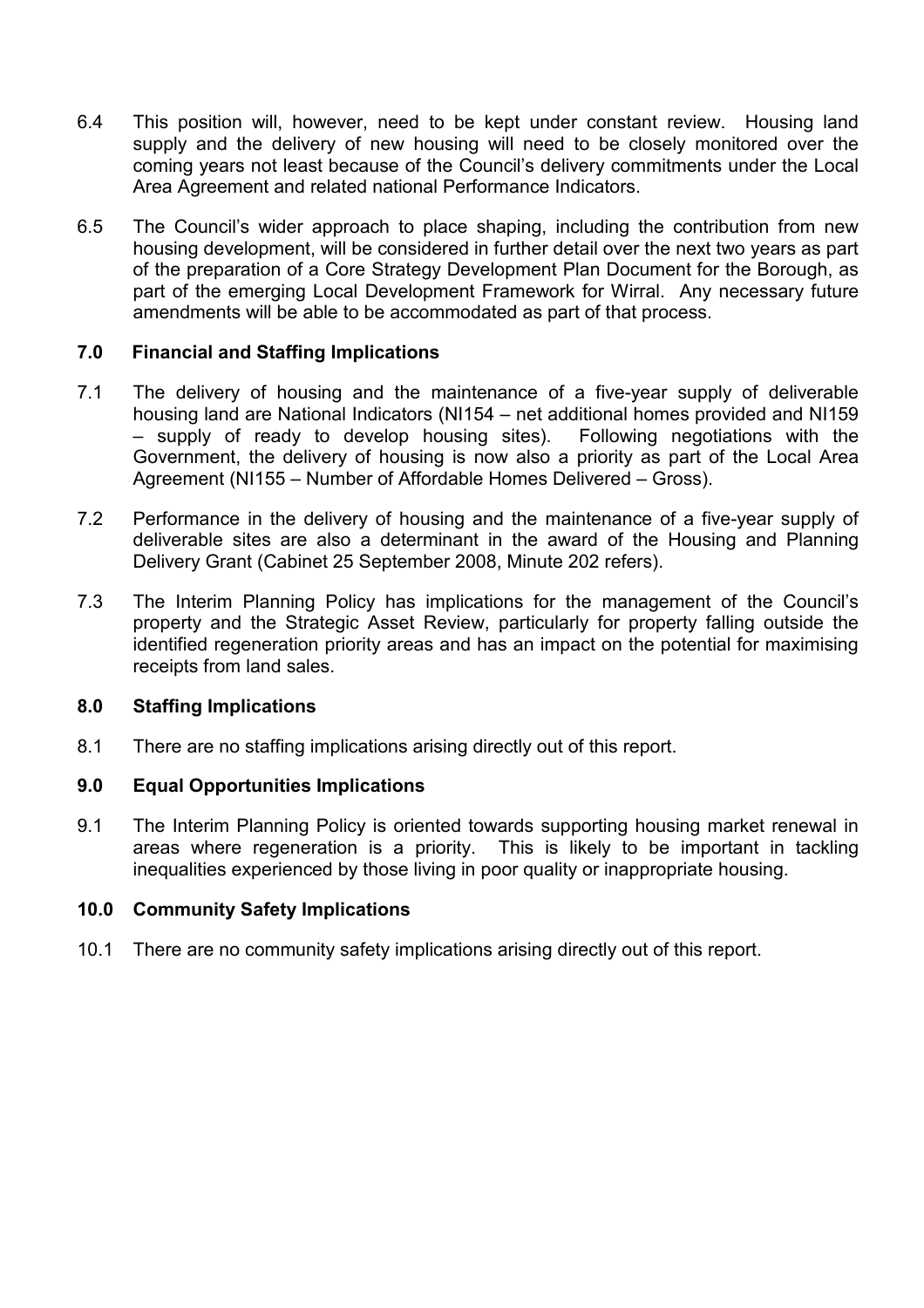# 11.0 Local Agenda 21 Implications

11.1 The Interim Planning Policy aims to ensure that new housing development in Wirral takes account of the policies in PPS3 and RSS. These focus on new housing development making the most effective use of previously developed land in areas of the Borough most in need of regeneration.

### 12.0 Planning Implications

- 12.1 The Interim Planning Policy is a material consideration alongside national policy, the new RSS and the Council's Unitary Development Plan and has implications for the determination of individual planning applications.
- 12.2 It is the Government's clear wish that planning policies should be set through the statutory Development Plan process – through RSS or a Local Development Framework Development Plan Document and Proposals Map. The Interim Planning Policy was intended to provide a policy context until the adoption of the Council's Development Plan in its entirety.
- 12.3 Although RSS was re-issued in September 2008 and forms part of the Development Plan for Wirral, the policies for the Liverpool City Region are still not clear and require clarification in their application. Two Planning Inspectors have separately verified that the Interim Planning Policy can sit alongside the new RSS, to provide local clarity pending the adoption of the Council's Core Strategy Development Plan Document.
- 12.3 The Interim Planning Policy will be overtaken by the preparation of the Core Strategy Development Plan Document, which will be prepared in the light of all the available evidence, including the results of the Strategic Housing Land Availability Assessment, progress on the delivery of the Growth Point and more recent trends in housing completions to meet Government targets, subject to formal Public Examination.

# 13.0 Anti-Poverty Implications

13.1 The Interim Planning Policy seeks to support housing market renewal in areas where regeneration is a priority. This is likely to be important in tackling inequalities experienced by those living in poor quality or inappropriate housing or environments.

### 14.0 Human Rights Implications

- 14.1 Article 8 of the European Convention on Human Rights provides that everyone has the right to have their private and family life, home and correspondence respected. Article 1 of the First Protocol to the Convention establishes, among other things, that no one shall be deprived of their possessions except in the public interest.
- 14.2 The restraint of new housing development by refusal of planning permission may interfere with the Human Rights of site owners due to the restrictions that it would place on the future development of their land. However, this has to be set against the wider public interest. Article 1 of the First Protocol expressly provides that it does not impair the right of the State to enforce such laws as it deems necessary to control the use of property in accordance with the general interest.